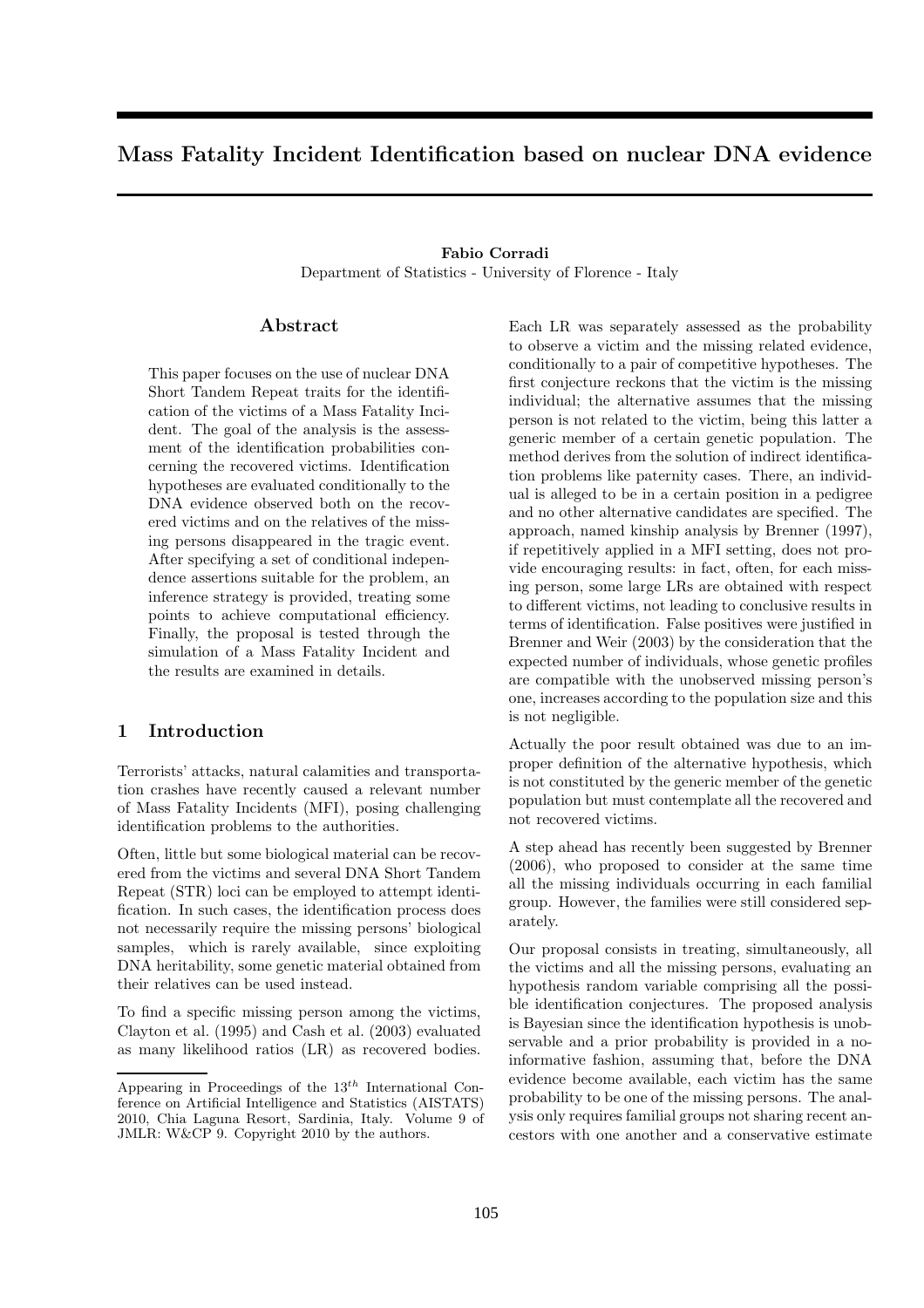of the number of victims.

## 2 Basic Ingredients

As a matter of notation calligraphic symbols indicates sets and  $n(\cdot)$  indicates the cardinality of the set in the argument;  $I_A(B)$  is the usual indicator function, which is 1 if  $A = B$  or it is 0 otherwise;  $P_n$ ,  $D_{n,k}$  and  $C_{n,k}$  indicate, as usual, permutations, dispositions and combinations.

Let N the number of persons involved in a MFI. Assume  $N$  is exactly known, as it happens in the case of an aircraft incident and the passenger and the crew list is available or is guessed at a large conservative value. The aim is to identify the members of the set of recovered victims,  $V$ , by means of the identity of the missing individuals, M, claimed by the families,  $\mathcal{F}$ , who had some relatives disappeared in the MFI. To formalize the possibility that not all the victims have been recovered, we augment  $V$  by a ?, a generic no-recovered victim, so that  $\mathcal{V}^* = \mathcal{V} \cup \{?\}.$  Missing individuals in each family are detailed in  $\mathcal{M}_f$ , besides the observed individuals  $\mathcal{O}_f$ ,  $f \in \mathcal{F}$ . Referring to a certain family, the specification of a pedigree often requires the specification of some unobserved family's members  $\mathcal{U}$ , connecting observed members. Also  $\mathcal{M} = \cup_{f \in \mathcal{F}} \mathcal{M}_f$ ,  $\mathcal{O} = \cup_{f \in \mathcal{F}} \mathcal{O}_f, \mathcal{U} = \cup_{f \in \mathcal{F}} \mathcal{U}_f.$ 

Let  $H_m = v, v \in \mathcal{V}^*$ ,  $m \in \mathcal{M}$ , the hypothesis identifying the victim  $v$  as the m-th missing person. If this latter is considered in isolation, the identification random variable  $H_m$  can assume values in  $\mathcal{V}^*$  without constraints. Instead, if more  $H_m$  are considered jointly, a multivariate random variable  $H$  must be defined so that its states take into account all the possible ways in which the missing individuals can identify the recovered victims since multiple assignments of the same victim to different missing persons are not allowed. Let  $H^t$ , a generic state of H called a configuration and conformed to the mentioned constraint:

$$
H^t = \{H^t_m : m \in \mathcal{M}\}, \ H^t_s = ? \text{ or } \forall g \neq s \ H^t_g \neq H^t_s.
$$

If the number of the recovered victims is equal to the number of the individuals involved in the disaster,  $n(\mathcal{H}) = P_N$ , since each victim can be identified by only one missing person; otherwise, if  $n(\mathcal{V}) < N$ , then

$$
n(\mathcal{H}) = D_{N,n(\mathcal{V})}.\tag{1}
$$

The individuals implied in the analysis are considered only with respect to nuclear STR DNA loci, those commonly used for forensic identification. We do not refer to a particular set of them since our findings are independent of such choice.

As a matter of notation  $X^V = \{X^V_{v} : v \in V\}$  refers to the recovered victims genotypes;  $X^F = \{X_f^F : f \in \mathcal{F}\}\$ deals with the families to which the missing persons belong and can be split into  $X_f^F = \{X_f^M, X_g^O, X_f^U\},\$ according to a partition of the family's into missing, observed and unobserved individuals being  $X^M$  ,  $X^O$ and  $X^U$  the set of corresponding genotypes.

In a locus we observe a genotype, i.e. two alleles inherited from the father and the mother even if their origin is not recoverable. A random variable X represents the uncertainty about genotypes and, depending whether the individual's parents are included in the analysis, its probability function can be provided by two kinds of models.

Segregation models: for a locus, they evaluate the probability of an offspring's genotypes conditionally to their parents. The first Mendel's law specifies the genotype' s probability of a child, c, given the genotypes of their parents, m and f. If  $x_m = (i, j)$  and  $x_m = (r, j)$ , so that the set of the possible transmitted genotypes is  $G = \{\{i, r\}, \{i, s\}, \{j, r\}, \{j, s\}\}\$ we have:

$$
Pr(x_c|x_m, x_f) = 0.25 \sum_{g \in \mathcal{G}} I_{\{g\}}(x_c). \tag{2}
$$

If mutations are taken into account, more sophisticated models are required, as in Dawid et al. (2007).

Population models: they determine the probability of an individual's genotype conditionally to their belonging to a specified population in which the alleles' probabilities,  $\theta$ , are assumed known. The most popular of such models derives from the conditions introduced by Hardy-Weinberg for a population in equilibrium, Weir (1996). In this case the genotype probability is calculated from the probabilities of the alleles in the population. For a generic individual  $m$ , the genotype probability is:

$$
Pr(x_m = (i, j) | \theta) = \theta_i \cdot \theta_j \cdot (1 + I_{\{i, j : i \neq j\}} \{i, j\}).
$$
 (3)

Inbreeding and co-ancestry characteristics in the populations can be included as in Evett and Weir (1998).

### 3 Model and inference

To make inference about  $H$  consider the following decomposition of the joint probability distribution of the random variables implied in the analysis:

$$
Pr(X^V, X^F, H) = Pr(X^V|X^F, H)Pr(X^F|H)Pr(H).
$$
\n(4)

Each factor in (4) can be simplified by some conditional independence assertions.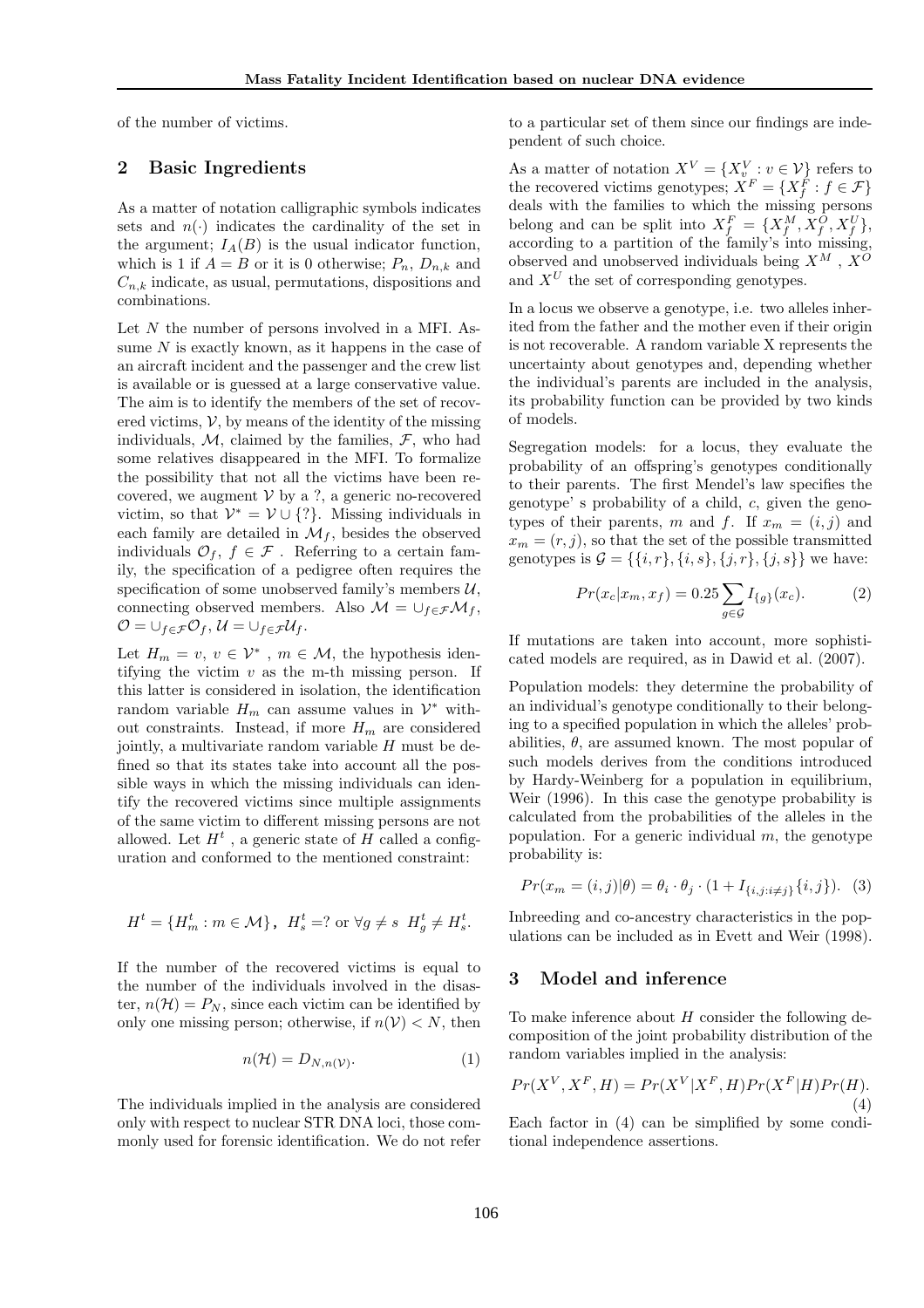a)  $X^F \perp \perp H$  i.e. the identification hypothesis does not modify the probabilistic relations among the genotypes' random variables of the familial groups. This implies:

$$
Pr(X^F|H) = Pr(X^F). \tag{5}
$$

b) Familial groups are defined to include all the observed and unobserved individuals known to be related. Two families cannot share their members, otherwise they are merged. This implies that the genotypes' random variables related to different families are independent:

$$
Pr(X^F) = \prod_{f \in \mathcal{F}} Pr(X_f^F). \tag{6}
$$

c) To decompose  $Pr(X^V|X^F, H)$  consider that, $\forall t$ ,  $\exists! m$  such that  $H_m^t = q \in \mathcal{V}$ . This implies  $X_q^V \equiv X_m^M$ , providing  $X^V \perp \!\!\! \perp X^O, X^U | X^M, H$ , so that:

$$
Pr(X^V|X^F, H) = Pr(X^V|X^M, H). \tag{7}
$$

A formal expression of the likelihood of the observed evidence,  $X^V = x^V$ ,  $X^O = x^O$ , conditionally to each of the  $H<sup>t</sup>$  states, derived from (4), (5) and (7), is:

$$
Pr(x^V, x^O | H^t) = \sum_{X^M, X^U} Pr(x^V | X^M, H^t)
$$

$$
\cdot Pr(x^O, X^U, X^M). \tag{8}
$$

To evaluate (8), define as  $\mathcal{M}_f^t = \{m \in \mathcal{M}_f : H_m^t \in$  $\mathcal{M}_f$ :  $H_m^t \in \mathcal{V}$  the sets of missing persons in the families having victims assigned by a specified  $H<sup>t</sup>$  and pose these families in the set  $\mathcal{F}^t = \{f \in \mathcal{F} : \mathcal{M}_f^t \neq \emptyset\}.$ Also let  $\mathcal{X}_f^{M_t} = \{X_m : m \in \mathcal{M}_f^t\}$  the random variables of the missing persons' genotype in the f-th family, being  $X_f^{V_t}$  the matching victims' genotypes assigned by  $H_t$ , so that:

$$
Pr(x^{V} | X^{M}, H^{t}) = \prod_{f \in \mathcal{F}^{t}} Pr(x_{f}^{V_{t}} | X_{f}^{M_{t}}, H^{t}), \quad (9)
$$

where:

$$
Pr(x_f^{V_t}|X_f^{M_t},H^t) = \begin{cases} 1 & \text{if } X_f^{M_t} = x_f^{V_t} \\ 0 & \text{otherwise.} \end{cases}
$$
 (10)

Taking account of (6) and (9),  $\forall t$ , the likelihood can be factorized as follows:

$$
Pr(x^V, x^O | H^t) = \prod_{f \in \mathcal{F}^t} \sum_{X_f^M, X_f^U} Pr(x_f^V | X_f^{M^t}, H^t) Pr(x_f^O, X_f^U, X_f^M) \cdot \prod_{f \in \mathcal{F} \backslash \mathcal{F}^t} \sum_{X_f^M, X_f^U} Pr(x_f^O, X_f^U, X_f^M).
$$
(11)

Then by  $(10)$ :

$$
Pr(x_f^O, X_f^{M_t} = x_f^{V_t}) =
$$
  

$$
\sum_{X_f^M, X_f^U} Pr(x_f^{V_t} | X_f^{M^t}, H^t) Pr(x_f^O, X_f^U, X_f^{M_t}),
$$

which is equivalent to a transfer of evidence from the victims to the assigned missing individuals. Finally:

$$
Pr(x^V, x^O | H^t) =
$$
\n
$$
\prod_{f \in \mathcal{F}^t} Pr(x_f^O, X_f^{M_t} = x_f^{V_t}) \prod_{f \in \mathcal{F} \setminus \mathcal{F}^t} Pr(x_f^O)
$$
\n
$$
= \prod_{f \in \mathcal{F}^t} \frac{Pr(x_f^O, X_f^{M_t} = x_f^{V_t})}{Pr(x_f^O)}
$$
\n
$$
= \prod_{f \in \mathcal{F}^t} Pr(X_f^{M_t} = x_f^{V_t} | x_f^O), \qquad (12)
$$

where the second line is obtained by dividing for  $\prod_{f \in \mathcal{F}} Pr(x_f^O)$ , a quantity independent of  $H^t$ .

As a result the likelihood is equal to the probability to observe each victim as if they would be the missing person designated by the  $H<sup>t</sup>$  conditionally to the familial evidence.

#### 3.1 Victims belonging to only one population

An intriguing formulation of the likelihood for  $H<sup>t</sup>$  is possible if all missing persons belong to the same genetic population. In such case, (12) can be divided by the probability to observe all the recovered victims as belonging to the considered genetic population a constant not depending on  $H^t$ :

$$
Pr(x^V, x^O | H^t) \propto
$$
  
\n
$$
\prod_{f \in \mathcal{F}^t} \frac{Pr(X_f^{M_t} = x_f^{V_t}, x_f^O)}{Pr(x_f^O) \prod_{m \in \mathcal{M}_f^t : H_m^t = v} Pr(X_m^{M_t} = x_v^{V_t})}
$$
  
\n
$$
= \prod_{f \in \mathcal{F}^t} LR^t(f).
$$
\n(13)

This representation shows how the likelihood for  $H<sup>t</sup>$ can be expressed by a number of likelihood ratios  $LR^{t}(f), f \in \mathcal{F}^{t}$ , each one obtainable by a kinship analysis. More specifically, each  $LR^{t}(f)$  is the ratio between the probability of the familial observed evidence if the missing individuals are the assigned victims and the probability of the evidence obtained evaluated according to the hypothesis that the recovered victims are generic individuals belonging to the relevant genetic population. Both (12) and (13) allow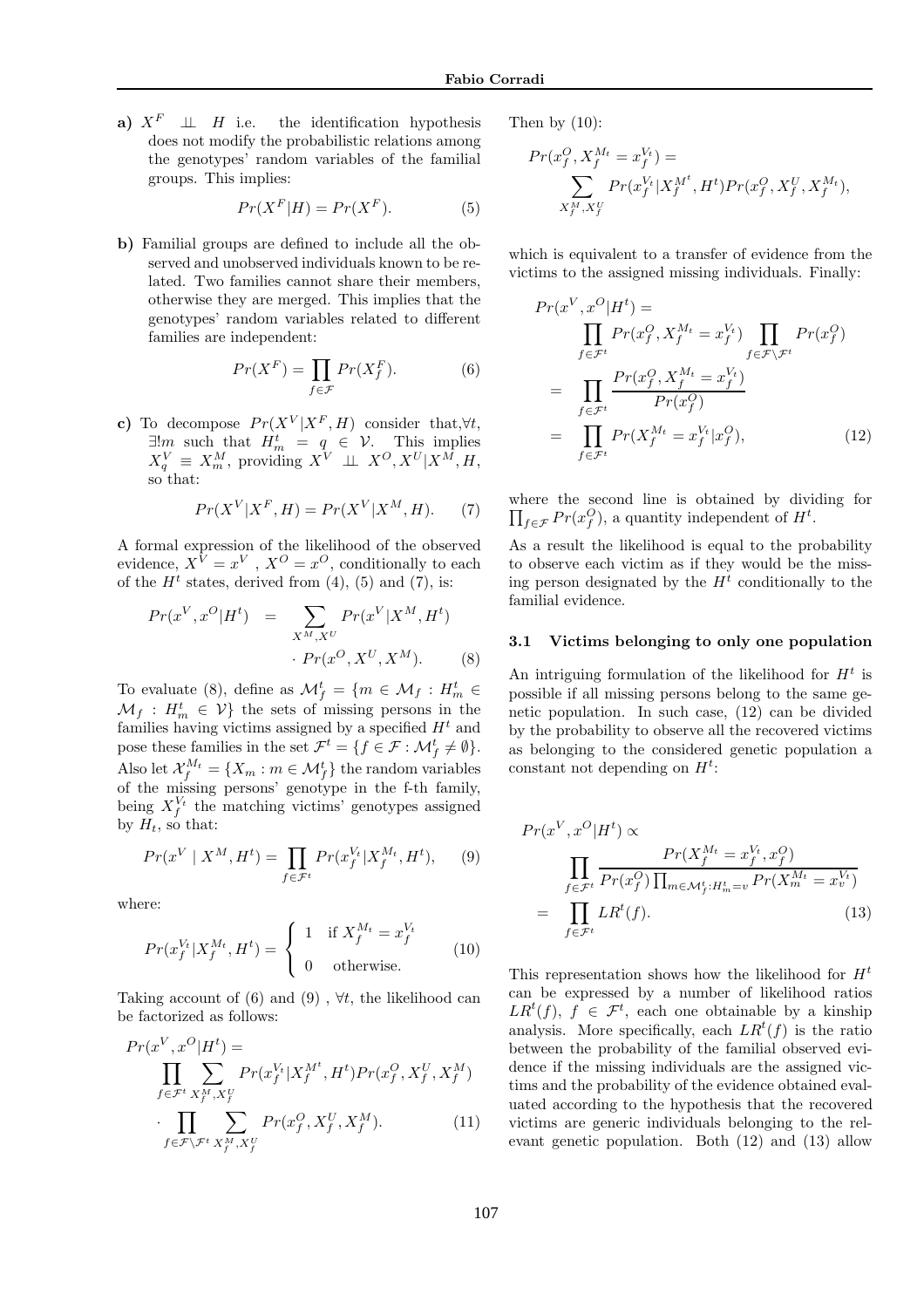for computations at familial level, paving the way to parallel calculus strategies.

Furthermore, (13) points out that only families with  $LR \neq 1$ , are informative, and regards as useless those structurally unable to provide information to the hypothesis useless, since they always has  $LR = 1$ . In this latter category are families which have not claimed their missing person(s) yet. The case is formally represented by a missing individual searched by an empty family so that, if a victim is assigned, the corresponding  $LR$  is equal to one. This consideration has two important consequences. First, if some victims are not assigned for identification by a certain  $H<sup>t</sup>$ , we can restrict the likelihood computation only to the potentially informative families and the associated missing individuals, respectively defined by:

$$
\mathcal{F}^* = \{ f \in \mathcal{F} : n(\mathcal{M}_f) > 1 \text{ or } \mathcal{O}_f \neq \emptyset \}
$$
  

$$
\mathcal{M}^* = \{ m \in \mathcal{M}_f : \mathcal{F} \in \mathcal{F}^* \},
$$

being the complementary set of the non informative families defined by:

$$
\mathcal{F}^+ = \{ f \in \mathcal{F} : n(\mathcal{M}_f) = 1 \text{ and } \mathcal{O}_f = \emptyset \}
$$
  

$$
\mathcal{M}^+ = \{ m \in \mathcal{M}_f : \mathcal{F} \in \mathcal{F}^+ \}.
$$

It follows that, for a given  $H<sup>t</sup>$ , not all the families contribute to the likelihood (13) but only those in the set  $\mathcal{F}^t \cap \mathcal{F}^*$ , so that the likelihood can be written as:

$$
Pr(x^V, x^O | H^t) \propto \prod_{f \in \mathcal{F}^t \cap \mathcal{F}^*} LR^t(f). \tag{14}
$$

The second important consequence is that many configurations differ only for the victims allocated in  $\mathcal{F}^+$ , so they have the same likelihood.

Formally, if  $H^t \neq H^s$  but  $\mathcal{F}^t \cap \mathcal{F}^* = \mathcal{F}^s \cap \mathcal{F}^*$ , then

$$
Pr(x^{V}, x^{O}|H^{t}) = Pr(x^{V}, x^{O}|H^{s}).
$$
 (15)

Since the goal of the analysis is to provide inference on the identification hypotheses concerning the members of the set  $\mathcal{M}^*$ , it is convenient to partition each  $H^t$ accordingly. So we have  $H^t = [H_*^t, H_+^t]$ , being  $H_*^t =$  ${H_m^t : m \in \mathcal{M}^*}$  of real interest and  $H_+^t = {H_m^t : m \in \mathbb{R}^d}$  $M^+$  a nuisance random vector.

If, for  $t \neq s$ , (15) holds, these configurations belong to the same inferential class. It is computationally convenient to evaluate the classes' cardinality since inferring on the hypotheses concerning the  $\mathcal{M}^*$  members, the contribution of each class is simply equal to its cardinality times the members' likelihood.

If two configurations are in the same class, they have  $H_*^t = H_*^s$  and  $H_+^t \neq H_+^s$ . So, how many members are in the class depends on the number of ways  $H_+$ can appear, i.e. on the possible assortments of the victims allocated among the  $\mathcal{M}^+$  members. If  $i^t$  is the number of victims assigned by  $H_*^t$ , then the class at which the  $t$ -th configuration belongs has cardinality  $D_{n(\mathcal{M}^+),n(\mathcal{V})-i^t}$ . To produce inference on hypotheses concerning the members of  $\mathcal{M}^*$ , it is convenient to define a new hypothesis random variable,  $H_*$ , concerning exclusively the members of  $\mathcal{M}^*$ . Let  $H_*^t$  a generic configuration characterizing an inferential equivalent class, formally defined by:

$$
H^t_* = \{H^t_m : m \in \mathcal{M}^*\} \text{ where, } H^t_s = ? \text{ or } \forall g \neq s \ H^t_g \neq H^t_s.
$$

If a uniform prior is posed on the  $H<sup>t</sup>$ , i.e. no information is assumed on the identity of the recovered victims, inference on  $H_*^t$  can be obtained by marginalizing with respect to  $H_+^t$ , thus obtaining:

$$
Pr(H^t_* | x^O, x^V) \propto D_{n(\mathcal{M}^+), n(\mathcal{V}) - i^t} \prod_{f \in \mathcal{F}^t \cap \mathcal{F}^*} LR^t(f).
$$
\n(16)

The cardinality of  $\mathcal{H}^*$  can be evaluated defining  $i \in \mathcal{I}$  as the number of possible victims allocated to the  $\mathcal{M}^*$ , with  $\mathcal{I} = \{max(0,n(\mathcal{V}) - \mathcal{V}\})$  $n(\mathcal{M}^+))$ , ...,  $min(n(\mathcal{M}^*), n(\mathcal{V}))$ . The number of possible equivalent classes for each i is  $C_{n(\mathcal{V}),i}$ .  $C_{n(\mathcal{M}^*),i} \cdot P_i$ , and:

$$
n(\mathcal{H}^*) = \sum_{i \in \mathcal{I}} C_{n(\mathcal{V}), i} \cdot C_{n(\mathcal{M}^*), i} \cdot P_i.
$$
 (17)

The saving in computational efforts can be evaluated case-by-case comparing (17) with (1).

A noticeable case arises if, in a familial group, the relationships are known but no genetic evidence is available and more than one missing individual perished in the MFI. If a certain  $H<sup>t</sup>$  assigns more than one victim to the family,  $LR \neq 1$ , since the probability to observe the victims, evaluated assuming the familial relationship, differs if the assumption of independence holds.

This makes it possible to identify victims also in these extreme circumstances.

#### 3.2 Victims belonging to more populations

When the missing individuals belong to more than one population, inference requires more efforts. Actually, the probability for the victims to simply belong to the specified genetic population, introduced to achieve (13) now varies from one configuration to another, depending on which genetic population the missing persons, who have victims assigned, belong to.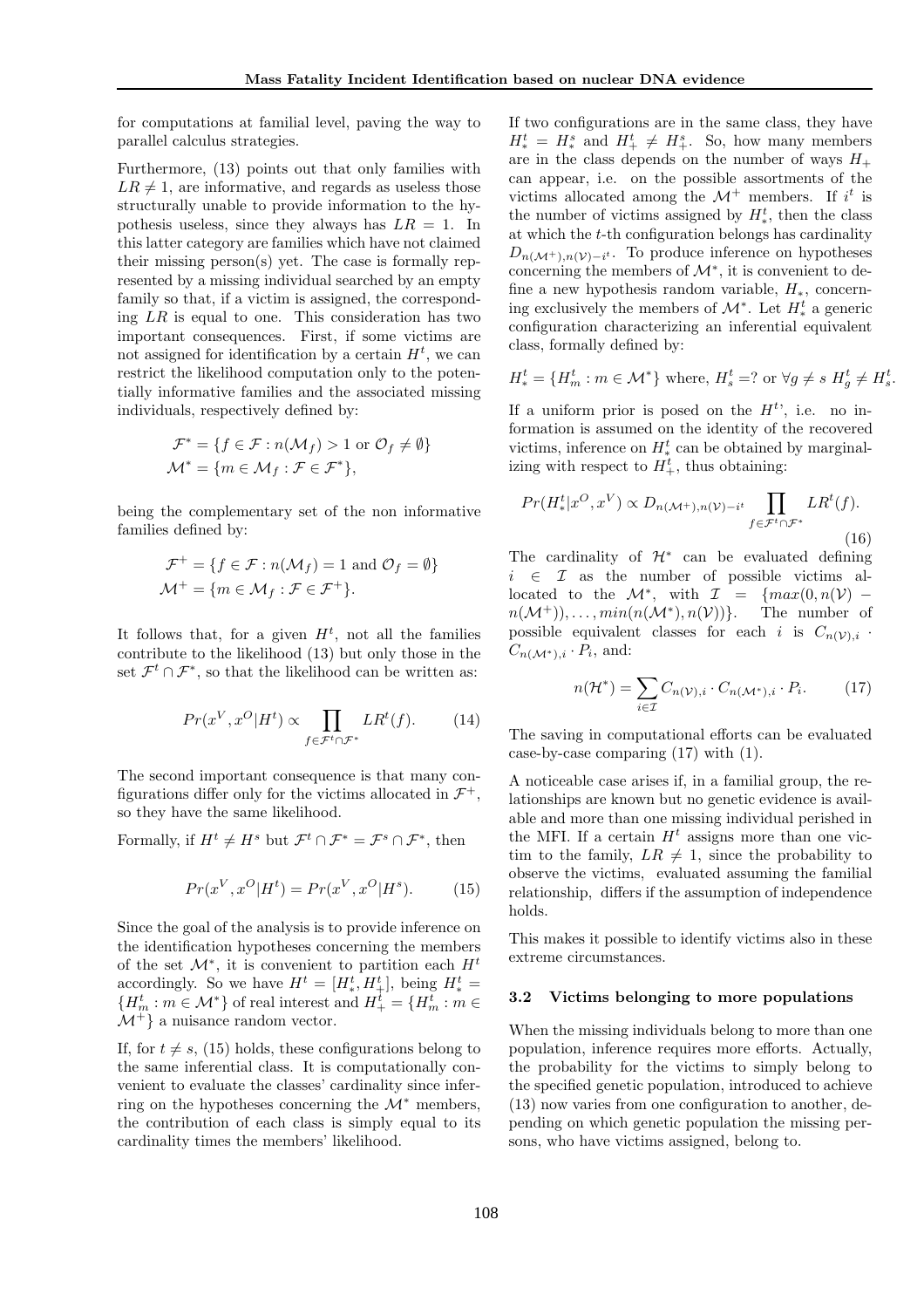To take account of the population variety, introduce the set  $\mathcal{K} = \{1, \ldots, k\}$ , containing the population labels and let  $\Pi = {\pi_i : i = 1, ..., k}$  be the proportions of missing individuals belonging to each population. Also, let  $G_m = i \in \mathcal{K}$  the indicator random variable assigning the  $m$ -th missing person to the  $i$ -th genetic population, being  $G = \{G_m : m \in \mathcal{M}\}.$ 

Now we re-derive the likelihood from the first line of (12), splitting the product into informative and non informative families:

$$
Pr(x^V, x^O | H^t) \propto \prod_{f \in \mathcal{F}^t \cap \mathcal{F}^*} \frac{Pr(x_f^O, X_f^{M_t} = x_f^{V_t})}{Pr(x_f^O)}
$$

$$
\cdot \prod_{f \in \mathcal{F}^t \cap \mathcal{F}^+} Pr(X_f^{M_t} = x_f^{V_t}). (18)
$$

If we multiply and divide (18) by the probability to observe the victims, arranged according to  $\mathcal{F}^*$  and  $\mathcal{F}^+$ , we get the likelihood expression:

$$
Pr(x^{V}, x^{O} | H^{t}) \propto \prod_{f \in \mathcal{F}^{t} \cap \mathcal{F}^{*}} LR^{t}(f) \prod_{m \in \mathcal{M}_{f}^{*}: H_{m}^{t} = v} Pr(X_{m}^{M_{t}} = x_{v}^{V_{t}})
$$

$$
\cdot \prod_{f \in \mathcal{F}^{t} \cap \mathcal{F}^{+}} \prod_{m \in \mathcal{M}_{f}^{+}: H_{m}^{t} = v} Pr(X_{m}^{M_{t}} = x_{v}^{V_{t}}), \quad (19)
$$

where the likelihood ratios for the informative families in (16) still appear but the probability to observe the victims now depends on the population of the families to which they are assigned by  $H^t$ .

Now consider the marginalization procedure required to obtain inference about  $H_*$ . Similarly to the previous case, the probability to observe the victims assigned to the members of  $\mathcal{M}_{f}^{*}$  does not vary; on the opposite, depending on the elements of  $\mathcal{M}^+$  to which the  $n^t = n(\mathcal{V}) - i^t$  victims are allotted, this probability varies according to the population the unclaimed missing individuals belong to. This ruins the idea of inferential equivalent classes but it is still convenient to express the likelihood for each  $H_*^t$ , by a single expression. This is obtainable considering all the possible ways the  $n<sup>t</sup>$  unclaimed victims can be allocated among the populations and the joint assignment probability G, finally providing the required marginalization.

To achieve this result, first consider the number of unclaimed missing individuals in each population,

$$
N_i^+ = N\pi_i - \sum_{f \in \mathcal{M}_f^*} \sum_{m \in f} I_{\{i\}}(G_m), \,\forall i \in \mathcal{K},\qquad(20)
$$

and their total number,

$$
N^+ = \sum_{i \in \mathcal{K}} N_i^+, \tag{21}
$$

two quantities not depending on the configurations.

Once an  $H^t_*$  has assigned  $i^t$  victims among the  $\mathcal{M}^*$ missing individuals, the remaining  $n<sup>t</sup>$  have potentially  $(n<sup>t</sup>)<sup>k</sup>$  ways to belong to the k different populations even if not all the population assignments are allowed, since,  $\forall i, \sum_{f \in \mathcal{M}_f^+} \sum_{m \in f} I_{\{i\}}(G_m) \leq N_i^+$ .

For every arbitrary order of the  $n<sup>t</sup>$  victims, the joint probability of the G indicator random variables depends on the  $N_i^+, i = 1, \ldots, k$  and on  $N^+$ ; moreover if G is decomposed accordingly to the telescopic rule, and  $q_{-m}$  indicates the population assigned to the first  $m-1$  missing persons, it can be shown that, for every  $H<sup>t</sup>$  belonging to a specific equivalent class:

$$
Pr(G) = \prod_{m \in \mathcal{M}_f^+, H_m^t = v} Pr(G_m | G_{-m} = g_{-m})
$$

$$
= \frac{\prod_{i=1}^k D_{N_i^+, n_i^t}}{D_{N^+, n_t}}, \tag{22}
$$

where, according to the order of the set  $\mathcal{M}^+$ ,  $g_{-m}$ indicates the values assumed by  $\wedge_{m=m+1}^{n^t} G_m$  random variables, being  $n_i^t$  the victims assigned by the  $H^t$  to the *i*-th population. If, again, on the  $H<sup>t</sup>$  a uniform prior is posed, inference on  $H_*^t$  can finally be derived from:

$$
Pr(H^t_*|x^V, x^O) \propto
$$
  
\n
$$
Pr(G) \prod_{f \in \mathcal{F}^t \cap \mathcal{F}^*} LR^t(f) \prod_{m \in \mathcal{M}^*_f : H^t_m = v} Pr(X^{M_t}_m = x^{V_t}_v)
$$
  
\n
$$
\cdot \sum_{G_1 \cdots G_{nt}} [(\prod_{m \in \mathcal{M}^+_f : H^t_m = v} Pr(X^{M_t}_m = x^V_v | G_m))],
$$

which represents the generalization of  $(16)$  to k populations.

#### 3.3 Some computational remarks

To make inference on  $H$ , two computational issues must be efficiently addressed: the evaluation of the likelihood for each family with one or more victims assigned by a configuration, and how to get the states of the variable H.

The familial likelihood evaluation is performed, according to (12) by a single propagation in an Allele Bayesian Network (Lauritzen and Sheehan (2003)), which efficiently derives, for each locus and family, the probability distribution of the missing persons, conditionally to  $x_f^O$ . Then it is computationally inexpensive to evaluate the probability of every possible set of recovered victims attempting to be identified as the missing person of a certain family. If the segregation model (2) is used, some of the victims may have probability zero to be identified as some of the claimed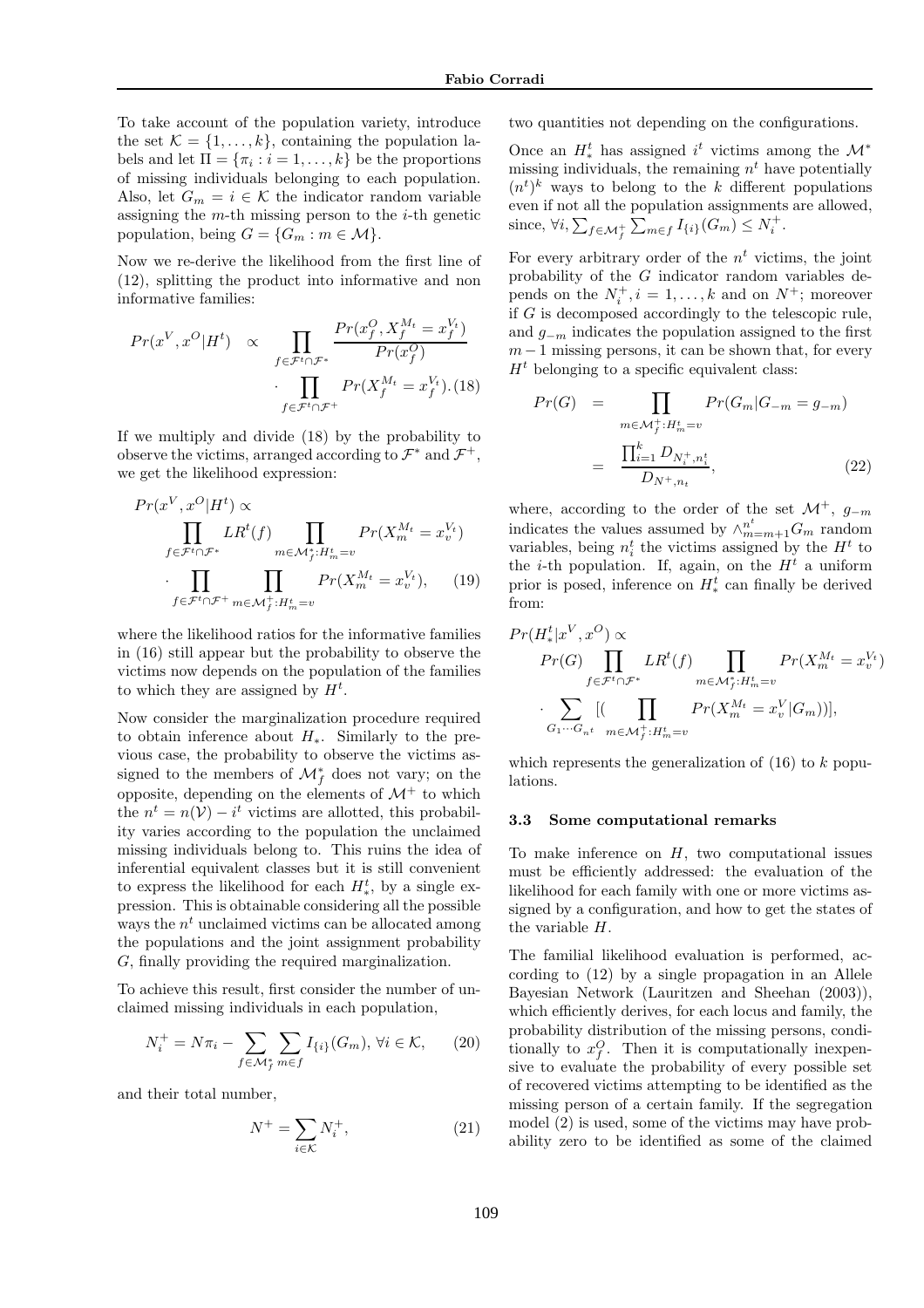missing persons: this could happen if the donors and the missing person are on a direct lineage or if three or more of the missing person's siblings provide their genetic profiles. As a result we get, for each family, a list of victims to be assigned to the  $H<sup>t</sup>$  configurations for which (8) results strictly greater than zero. Following this consideration a simple but efficient procedure to produce the relevant H states has been implemented.

Consider the families and the associated lists of victims potentially identifiable as their missing members. Assume initially that just one victim is identified  $(i = 1)$ . The H states' list is straightforward and the number of states is equal to the sum of the different victims in each family's lists.

To find the configuration with two or more victims assigned, the following pseudo code can be used.

- 1)  $i = i + 1$ ;
- 2) consider a configuration found in the previous victim assignment procedure and remove the victim(s) already assigned from the lists of victims' candidates in the other families;
- 3) produce as many as possible new states of  $H$  with an additional victim assigned and taken from the families' lists of victims obtained in the previous step, avoiding multiple victims imputations among and inside the families;
- 4) repeat the process from 2) until all the configurations found in the victim assignment procedure with  $i - 1$  victim are considered;
- 5) repeat the process from 1) until the maximum number of assignable victims is reached, i.e. when  $i + 1 > min(n(\mathcal{M}^*), n(V))$ .

## 4 A simulation-based example

In this section we display the results of an identification process carried on 14 individuals belonging to 10 families and disappeared in a simulated MFI.

To make it possible to display the results in details, the example proposes a small number of individuals and families, but many of the difficulties which typically arise in the field are included. Individuals in the families are classified as parents (P) and siblings (S).

Data are simulated to have the opportunity to check the results, since the victims' identity is known. Ancestors' genotypes are simulated from a genetic population according to (3); missing persons' profiles are sampled and posed in the victims' data set. To produce the result we made use of a Bayesian network.

A graph representation for a family with two parents and three siblings is in Fig. 1.



Figure 1: Graph representation of a two parents - three siblings family

Information concerning the donors, the missing persons and the corresponding victims in the example are detailed in Tab. 1 for each family.

Table 1: Set of individuals relevant for the analysis: Complete information case

|                | $\mathcal{O}_f$ | $\mathcal{M}_f$ | $\mathcal{V}_f$       |
|----------------|-----------------|-----------------|-----------------------|
| ı.             | $S_1,S_2$       | $P_1$           | $V_1$                 |
| $\overline{2}$ |                 | $P_1, S_1$      | $V_2,V_3$             |
| 3              | $S_1$           | $S_2$           | $V_4$                 |
| 4              | $S_1$           | $S_2$           | $V_5$                 |
| 5              | $S_1$           | $S_2$           | $V_6$                 |
| 6              | $S_1$           | $S_2$           | V7                    |
| 7              | $P_1, S_1$      | $P_2$           | Vg                    |
| 8              |                 | $S_1, S_2, S_3$ | $V_9, V_{10}, V_{11}$ |
| 9              |                 | $S_1,S_2$       | $V_{12}, V_{13}$      |
| 10             | $P_1$           | $S_1$           | $\mathcal{V}_{14}$    |

In the example, families 1, 7 and 10, search for only one missing person posed in direct lineage with the claiming relatives; in families 3, 4, 5, and 6 one sibling is looking for another sibling; in the remaining three families 2, 8 and 9, the search considers more than one missing person in each family, but no donor is available. Starting from uninformative prior probabilities on every possible configuration  $H$ , the exercise evaluates the identification probabilities comparing results obtained by the proposed model, called the Full Model, and those obtained by two simpler models, the Victim and the Family Models.

The *Full Model* is represented in Fig. 2 by a graph, embedding all the conditional independence assertions implied in (6) and (7) and all the relations among missing individuals, their relatives, the victims and the identification hypothesis. In the boxes, the families' members and their relations, made explicit in Fig. 1, are hidden, and only the relevant missing individuals' unobserved genotypes are considered.

The Victim model, Fig. (3), restricts the victim set to one victim only, attempting the identification through a search among the missing persons. This model essentially represents the standard practice consisting in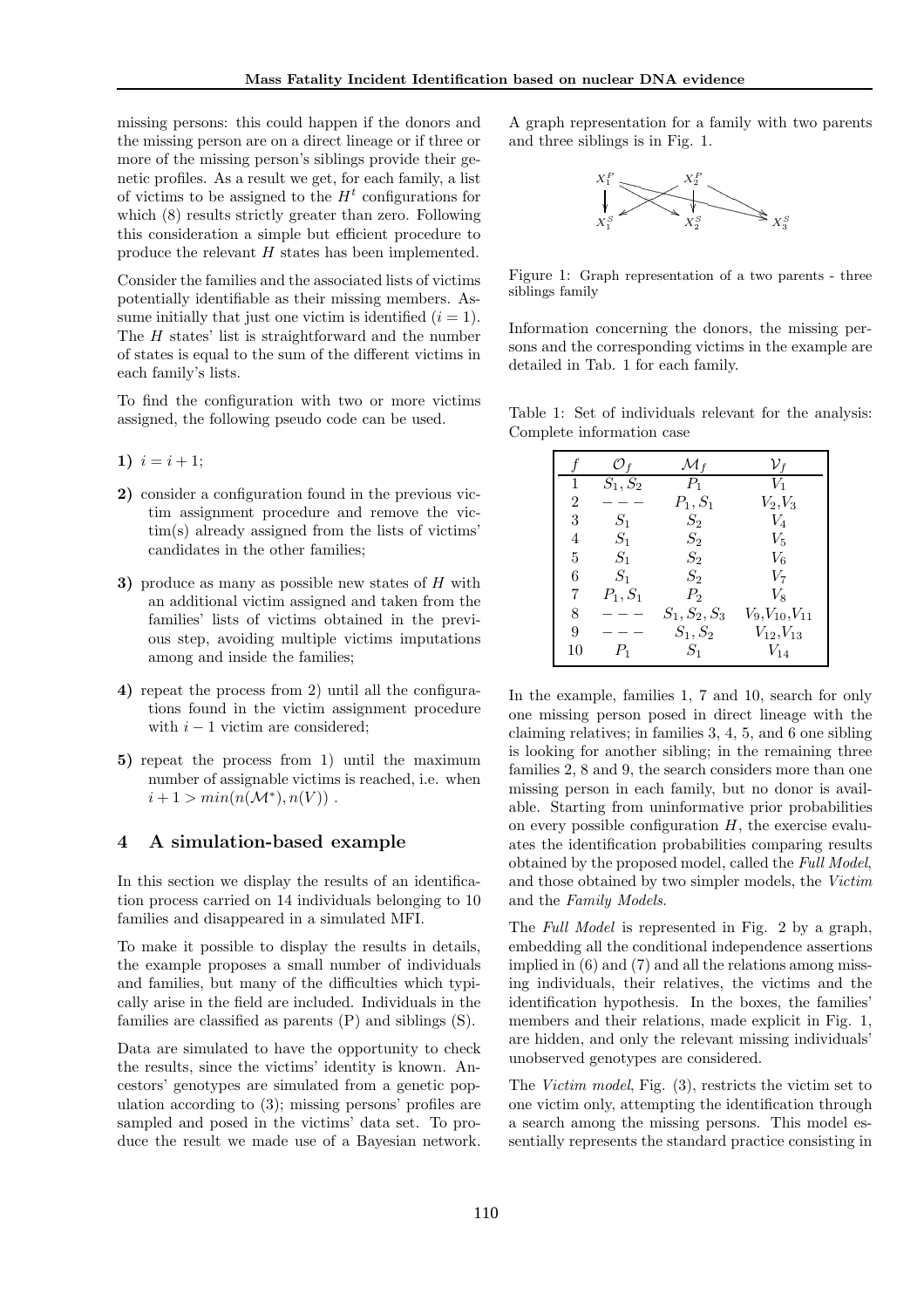

Figure 2: Graph representation of the Full Model

the attempt to identify a victim at a time even if all the possible missing individuals are contemporary considered as in Cavallini and Corradi (2006).



Figure 3: Graph representation of the Victim Model

The Family model, Fig. (4), considers a family trying to find, among the victims, their lost members. This approach is similar to the model proposed by Brenner (2006).



Figure 4: Graph representation of the Family model

In Tab. 2, for each missing person, we provide the posterior probabilities that each model assigns to the victim who actually is the missing individual.

Note that, every time the observed relatives and the claimed missing persons are in a direct lineage, all the models provide a very high posterior probability of

|                |                  | Models |        |                   |
|----------------|------------------|--------|--------|-------------------|
| Family         |                  | Full   | Family | Victim            |
| 1              | $P_1$            | 1      | 0.99   | 0.99              |
| $\overline{2}$ | $P_1$            | 1      | 0.99   | 0.28              |
|                | $S_1$            | 1      | 0.99   | 0.28              |
| 3              | $\overline{S_2}$ | 1      | 0.99   | 0.99              |
| $\overline{4}$ | $P_1$            | 1      | 0.88   | 0.85              |
| 5              | $S_2$            | 1      | 0.96   | 0.02              |
| 6              | $\overline{S_2}$ | 1      | 0.99   | $0.9\overline{9}$ |
| 7              | $\overline{P}_2$ | 1      | 1      | $\mathbf{1}$      |
|                | $S_1$            | 1      | 0.99   | 0.42              |
| 8              | $\overline{S_2}$ | 1      | 0.99   | 0.42              |
|                | $S_3$            | 1      | 0.99   | 0.42              |
| 9              | $S_1$            | 1      | 0.02   | 0.24              |
|                | $\overline{S_2}$ | 1      | 0.02   | 0.24              |
| 10             | $S_1$            | 1      |        | 1                 |

correct identification. This happens because the first Mendel law produces a large number of exclusions, assigning zero probability to all the victims incompatible with the families' donors. The same is not true if we consider families 3, 4, 5, 6 where a member of the family is looking for a sibling: For instance, the Victim Model does not succeed in the identification of  $V_6$  as the missing person in the 5-th family: this happens because  $V_6$  has a very common genetic profile, so that only consideration of the other victims allows to get a high probability of correct identification. Identification is also difficult for the Victim Model when only the family structure is known as it happens for families 2, 8 and 9. Here the possibility to find the corresponding victims relies on considering more than one victim at a time, so that, when the correct victims are introduced in the familial pedigree, they identify themselves exploiting the familial relationships. On the opposite, using the Family model, the possibility to identify simultaneously groups of victims as the missing individuals in each family, allows to find the bodies corresponding to all the missing individuals in families 2 and 8. The limit of the Family model arises when it attempts to find the victims corresponding to missing persons in the ninth family. In this case,  $V_{12}$  and  $V_{13}$ , actually belonging to the family, receive a small identification probability since other two victims,  $V_2$  and  $V_3$ , are more strictly related. In this case only the Full model, jointly considering all the families, provides the correct answer.

To simulate the possibility that some pieces of information are not available yet, as it happens at an early stage of the identification process, we hide some of recovered victims and of the claimed missing persons as

Table 2: Probabilities of correct identification - Complete information case